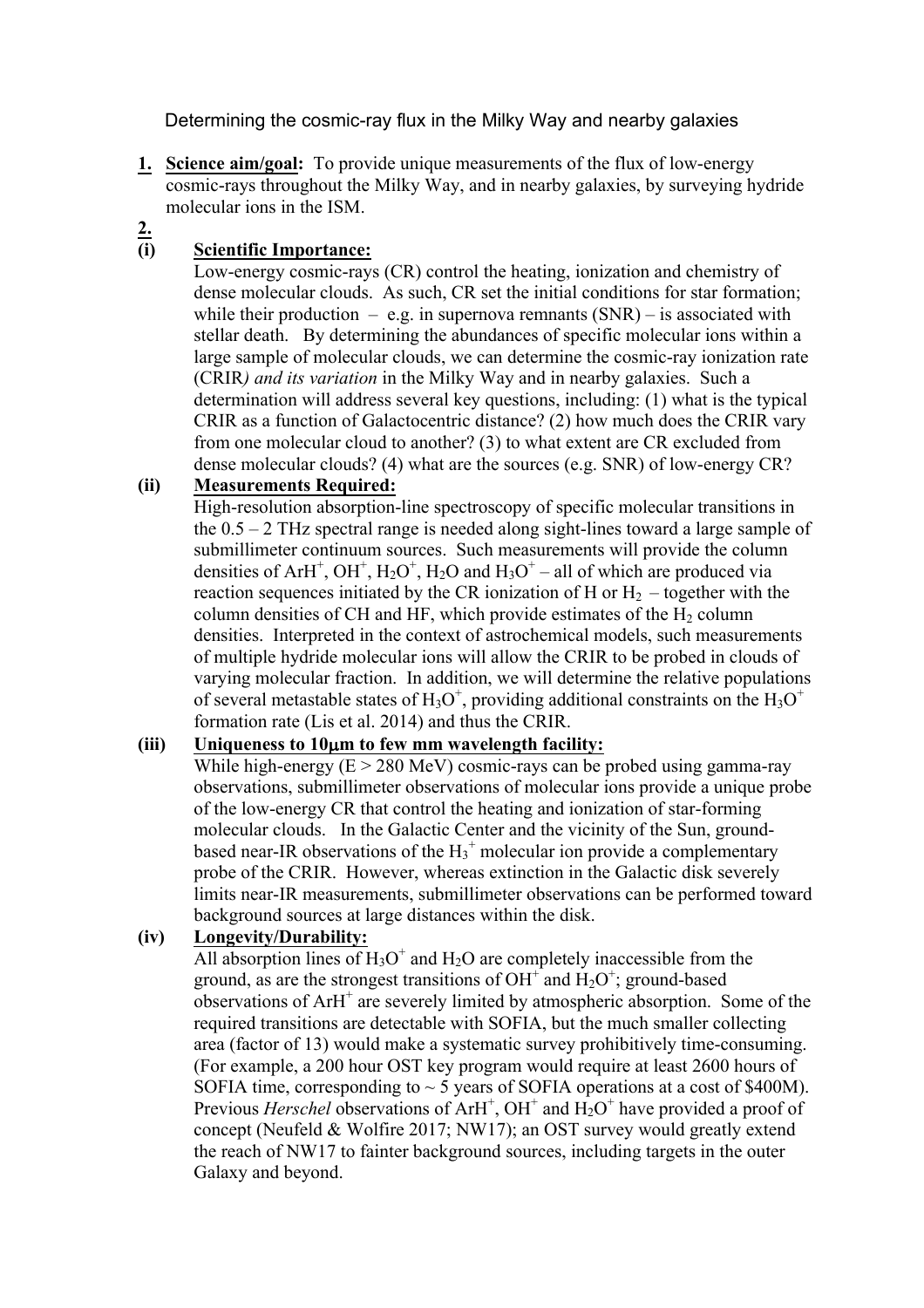# **Table**

| Parameter                                   | Unit            | Required value      | Desired        | Comments                                                                                                          |
|---------------------------------------------|-----------------|---------------------|----------------|-------------------------------------------------------------------------------------------------------------------|
| Lines of $ArH^+$ , $OH^+$ ,                 | GHz             | 617, 971, 985       | Value          | Most lines are expected to                                                                                        |
| $H_2O^+$ , $H_3O^+$ , $H_2O$                |                 | 1113/1115,          |                | be detected in absorption.                                                                                        |
| (all pure rotational                        |                 | 1232, 1655,         |                | Some sources will also                                                                                            |
| lines with the lower                        |                 | 1663, 1712,         |                | show emission lines                                                                                               |
|                                             |                 |                     |                |                                                                                                                   |
| level being the                             |                 | 1808, 2007/2011     |                |                                                                                                                   |
| ground state or a                           |                 |                     |                |                                                                                                                   |
| metastable state)                           |                 |                     |                |                                                                                                                   |
| Number of targets                           |                 | $\sim 100$          | 500            | The PACS point source<br>catalog contains $\sim 1000$<br>sources of the required flux<br>$($ > 160 Jy at 1.8 THz) |
| Survey area                                 | $\text{deg.}^2$ | N/A                 | N/A            |                                                                                                                   |
| Angular resolution                          | arcsec          | 5 to 15             |                | Not critical for absorption                                                                                       |
| Spectral resolution                         | $k!$ /?         | $0.3$ to $1$        | 0.1            | Resolve line profile (source                                                                                      |
|                                             |                 |                     |                | dependent)                                                                                                        |
| Bandwidth                                   | $k!$ /?         | 1000                | 5000           | Larger values needed for the<br>Galactic Ctr. or SNR shocks                                                       |
| Continuum                                   | $\mu$ Jy        | N/A                 | N/A            |                                                                                                                   |
| Sensitivity (1 $\sigma$ )                   |                 |                     |                |                                                                                                                   |
| Spectral line                               | $mK$ in a 1     | 30                  |                | For absorption, the                                                                                               |
| sensitivity (1 $\sigma$ )                   | km/s channel    |                     |                | requirement is 1% of the                                                                                          |
|                                             |                 |                     |                | continuum in a 1 km/s                                                                                             |
|                                             |                 |                     |                | channel for a 160 Jy source                                                                                       |
| Signal -to-noise                            |                 | 100                 |                |                                                                                                                   |
| Dynamic range                               |                 |                     |                |                                                                                                                   |
| Field of Regard                             |                 |                     |                |                                                                                                                   |
| Cadence (observable                         |                 |                     |                |                                                                                                                   |
| sky during mission)                         |                 |                     |                |                                                                                                                   |
| Any other                                   |                 |                     |                |                                                                                                                   |
| requirement                                 |                 |                     |                |                                                                                                                   |
| <b>Heterodyne Rx</b><br>specific questions: |                 |                     |                |                                                                                                                   |
| Required Tuning                             | km/s            | $-2000$ to $+10000$ |                |                                                                                                                   |
| range (Dopplershift)                        |                 |                     |                |                                                                                                                   |
| Dual frequency                              |                 | N <sub>o</sub>      | Yes            |                                                                                                                   |
| requirement?                                |                 |                     |                |                                                                                                                   |
| Polarization                                |                 | N <sub>o</sub>      | N <sub>o</sub> |                                                                                                                   |
| Normally we will                            |                 |                     |                |                                                                                                                   |
| observe one linear                          |                 |                     |                |                                                                                                                   |
| polarization, does the                      |                 |                     |                |                                                                                                                   |
| orientation matter for                      |                 |                     |                |                                                                                                                   |
| your science?                               |                 |                     |                |                                                                                                                   |
| Polarization                                |                 | N <sub>o</sub>      | N <sub>o</sub> |                                                                                                                   |
| measurements                                |                 |                     |                |                                                                                                                   |
| required?                                   |                 |                     |                |                                                                                                                   |
| Off position                                |                 | Fixed               |                | Dual beam switching for                                                                                           |
| requirements:                               |                 |                     |                | <i>accurate continuum</i>                                                                                         |
| Fixed throw,                                |                 |                     |                | measurement                                                                                                       |
| or dedicated off?                           |                 |                     |                |                                                                                                                   |
| if fixed throw,                             | arcmin          | 3 to 5              |                |                                                                                                                   |
| minimum distance                            |                 |                     |                |                                                                                                                   |